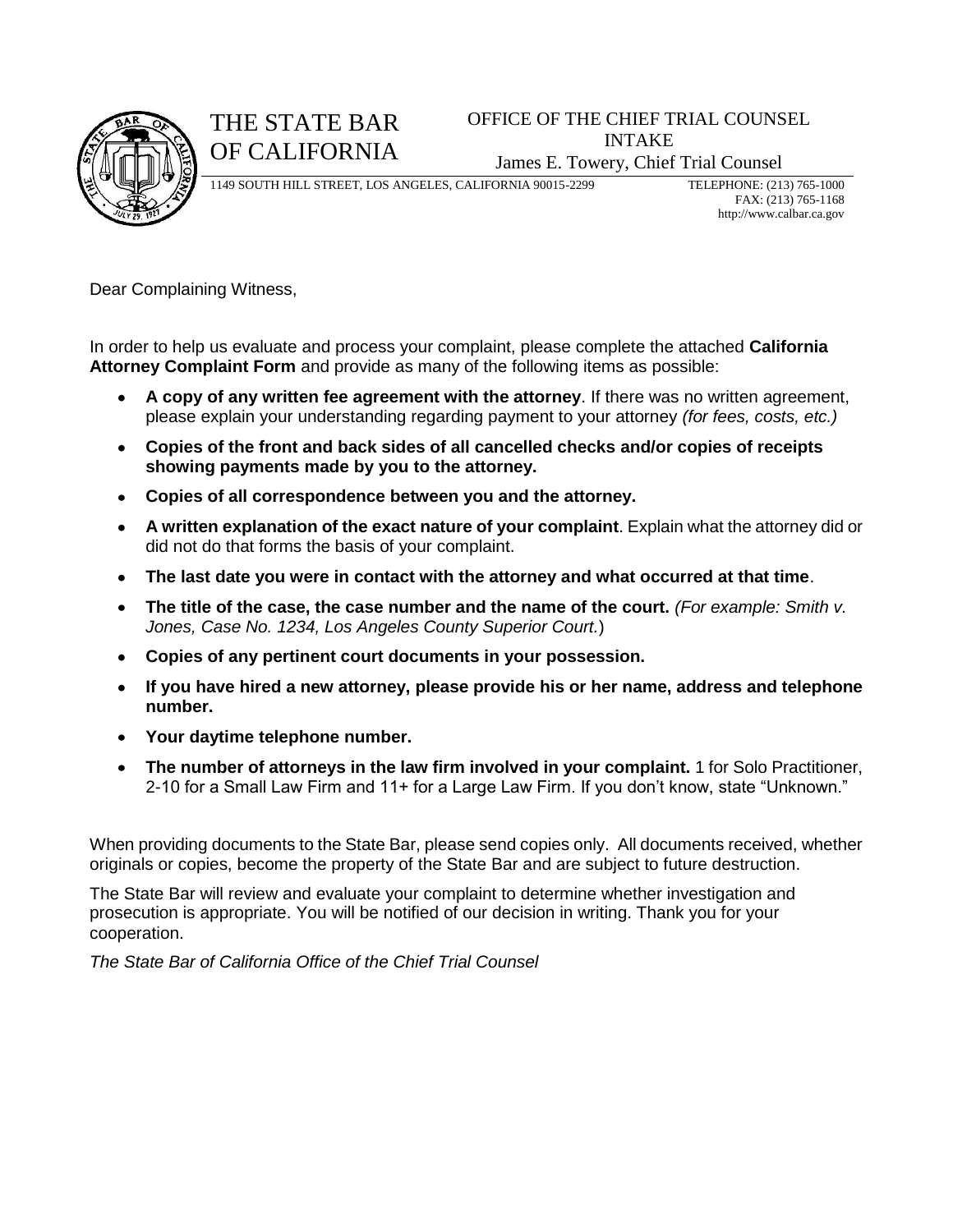### **THE STATE BAR OF CALIFORNIA**

#### *Instructions for Filing a Complaint Against a California Attorney*

Fill out all spaces on the **California Attorney Complaint Form** completely. Provide your name, address, zip code and telephone numbers (work and home).

Please mail, do not fax, your complaint form to the Office of the Chief Trial Counsel/Intake, State Bar of California, 1149 South Hill Street, Los Angeles, California 90015-2299.

Be sure to give the full and complete name of the attorney you are complaining about. Also, provide his address and telephone number. If you wish to complain about more than one attorney, use a separate form for each attorney. If any of the blank spaces do not apply to your case, write N/A (Not Applicable). Be sure to date and sign the form.

Please note #9 on the form and answer if known. If you do not know, state "Unknown."

On a separate sheet of paper, tell us about your complaint against the attorney. We also need to know the background of your case:

- What type of case is it?  $\bullet$
- When did you hire the attorney?  $\bullet$
- How did you choose the attorney?  $\bullet$
- $\bullet$ When did you meet the attorney?
- $\bullet$ What was your agreement?
- Was the agreement verbal or in writing?  $\bullet$
- Other pertinent information?  $\bullet$
- Tell us in your own words what has happened so far in this case.  $\bullet$

#### **Some Things You Should Know**

Below is a list of what the State Bar can and cannot do when it considers a complaint against an attorney:

- The law limits the authority of the State Bar. It cannot act as your lawyer. For example, it cannot give you  $\bullet$ legal advice or any other legal services, so it cannot advise you what your rights are in a given situation or what you should do.
- The State Bar cannot give you the name of a particular attorney to help you. If you do not have an attorney  $\bullet$ and wish to hire one, contact a [Lawyer Referral Service](http://calbar.ca.gov/state/calbar/calbar_generic.jsp?cid=10182&id=1403) in your area. The State Bar pamphlet "*[How Can I](http://calbar.ca.gov/state/calbar/calbar_generic.jsp?cid=10581&id=2165)  [Find & Hire the Right Lawyer](http://calbar.ca.gov/state/calbar/calbar_generic.jsp?cid=10581&id=2165)*" is available on the State Bar's Web site, [www.calbar.ca.gov](http://www.calbar.ca.gov/) *(go to Consumer Pamphlets).*
- The State Bar cannot advise or otherwise help you in any matters connected with your complaint or in any other dispute in which you may be involved. For example, it cannot decide whether an attorney's particular fee is reasonable. Some local [Bar Associations](http://calbar.ca.gov/state/calbar/calbar_extend.jsp?cid=10102&id=18861) have a [Fee](http://calbar.ca.gov/state/calbar/calbar_generic.jsp?cid=10428&id=1325) Arbitration Committee. The State Bar's Fee [Arbitration](http://calbar.ca.gov/state/calbar/calbar_generic.jsp?cid=10428&id=1325) program is available should your local bar association not provide fee arbitration.
- The State Bar is not a court that can provide civil remedies to complainants.
- If the State Bar files charges in the State Bar Court and obtains an order of discipline, additional remedies  $\bullet$ such as restitution also may be ordered.
- The [State](http://calbar.ca.gov/state/calbar/calbar_generic.jsp?cid=10159&id=1285) Bar can discipline or recommend that an attorney be disciplined only for a violation of the State [Bar Act](http://calbar.ca.gov/state/calbar/calbar_generic.jsp?cid=10159&id=1285) or the [Rules of Professional Conduct.](http://calbar.ca.gov/state/calbar/calbar_extend.jsp?cid=10158&id=1267)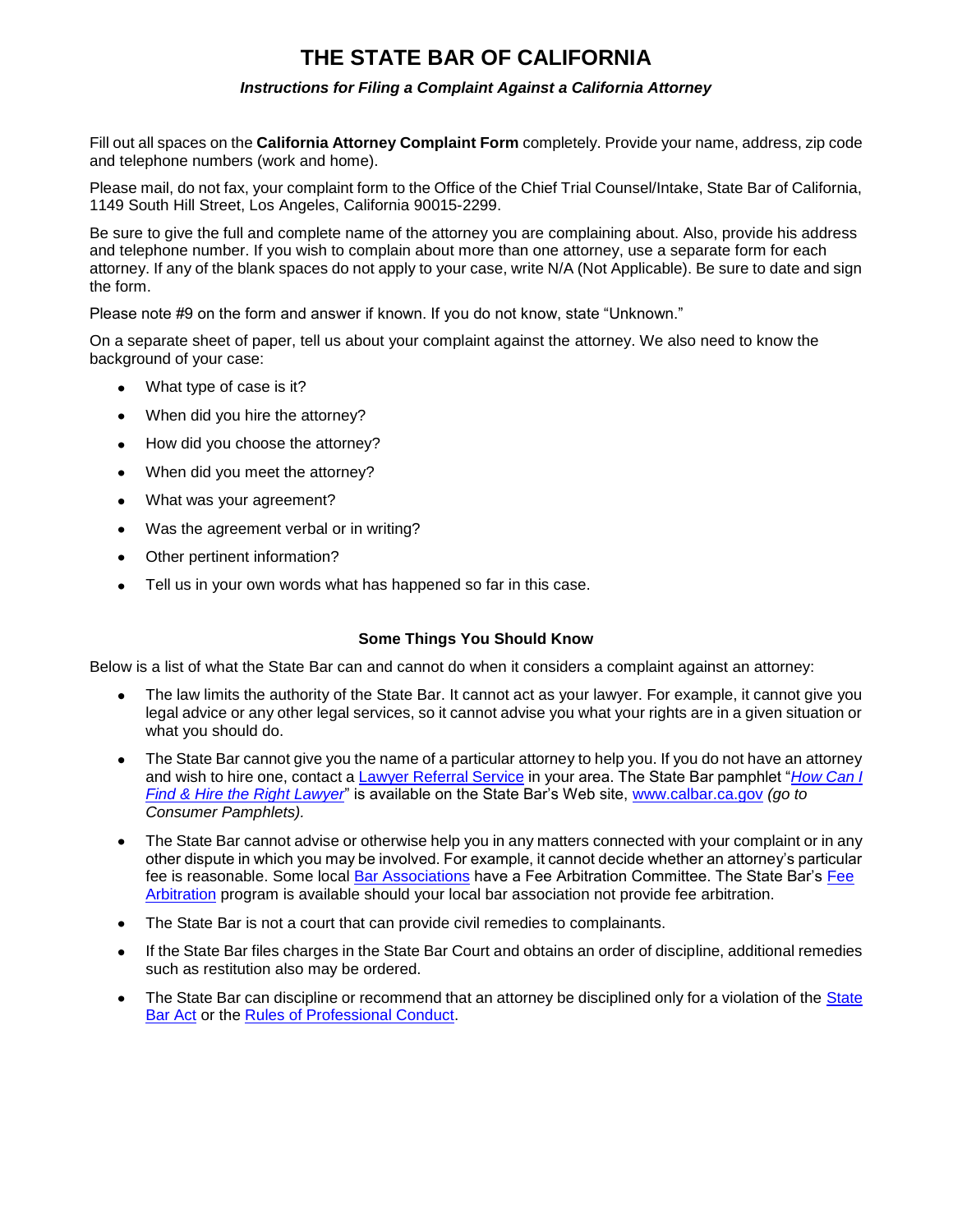# **THE STATE BAR OF CALIFORNIA CALIFORNIA ATTORNEY COMPLAINT FORM**

*Read instructions before filling in this form.*

| Date _____________                                                                                                                                                                                                                                           |
|--------------------------------------------------------------------------------------------------------------------------------------------------------------------------------------------------------------------------------------------------------------|
|                                                                                                                                                                                                                                                              |
|                                                                                                                                                                                                                                                              |
| The name, address and telephone number of the attorney(s) you are complaining about.<br>(See note below.)                                                                                                                                                    |
| Have you or a member of your family complained about this attorney(s) previously?<br>Yes $\boxed{\underline{\qquad}}$ No $\boxed{\underline{\qquad}}$ If Yes, please state to whom the previous complaint was made, its<br>approximate date and disposition. |
| Did you employ the attorney? Answer Yes or No and, if "Yes," give the approximate<br>date you employed the attorney(s) and the amount, if any, paid to the attorney(s).                                                                                      |
| If your answer to #5 above is "No," what is your connection with the attorney(s)? Explain<br>briefly.                                                                                                                                                        |
|                                                                                                                                                                                                                                                              |